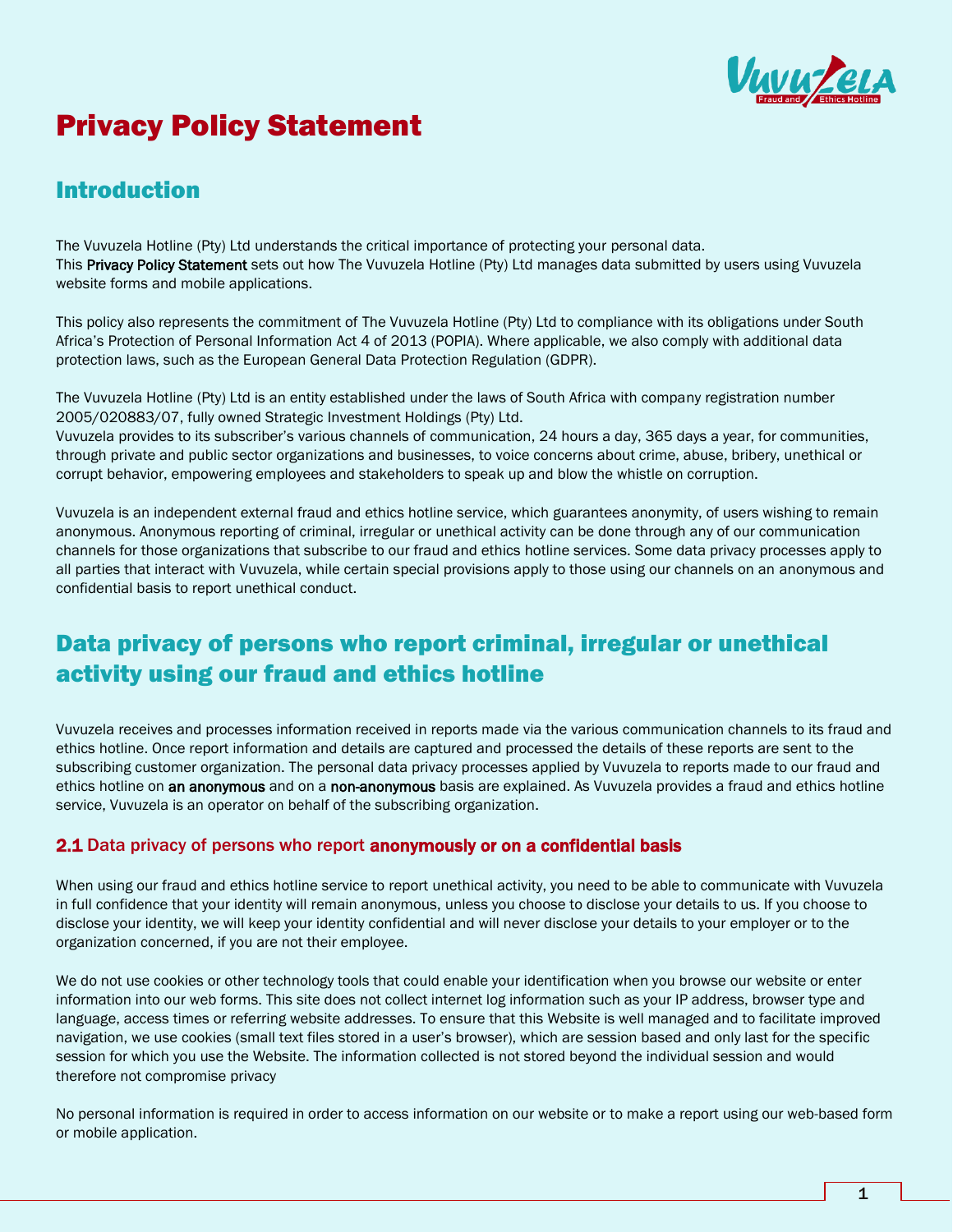

Only the data that you specifically choose to give us during reporting is processed in the report to the subscribing customer organization. Our careful anonymization process removes any identifying information that could potentially reveal your identity. Data anonymization is the process of protecting private or sensitive information by erasing or encrypting identifiers that connect an individual to stored data.

The anonymized report is only sent to the person at the customer organization concerned which is entrusted with the responsibility of receiving anonymous and confidential reports of criminal, irregular or unethical activity.

The customer organization concerned may choose to share the anonymized report with a third party such as internal or external investigators or auditors, but we will never reveal information about your identity.

#### 2.2 Data privacy of persons who report on an open, non-confidential named basis

Notwithstanding the commitment to the anonymity and confidentiality of whistleblowers using the Vuvuzela fraud and ethics hotline as set out in 2.1, there are instances in which reports are made on a voluntarily open, non-confidential named basis, or when whistleblowers choose during the course of the reporting process to change their report from anonymous to open.

#### These will include:

- Complainants to companies who need to provide their contact details in order for their complaints to be investigated, and so explicitly agree to our communication of their contact details, in conjunction with their report, to the company concerned.
- Whistleblowers who have made their reports to Vuvuzela on an anonymous basis or in confidence and who subsequently revise their request for anonymity or confidentiality and agree to the disclosure of their personal information to the organization concerned.
- With the express permission of those detailed here in section 2.2, their personal contact information will be conveyed to the organization concerned in order to facilitate the progress and conclusion of an investigation or matter.

#### You can also be assured that:

- It is our contractual obligation as an operator providing fraud and ethics hotline service to subscribing organizations that Vuvuzela implements and maintains appropriate and reasonable technical and organizational measures to protect the loss, damage, unauthorized destruction and unlawful access or processing of personal information.
- Vuvuzela' IT infrastructure provides for the electronic maintenance of all data.
- Call recordings are secure, encrypted and fully compliant with (FICA, POPI, FAIS and CPA). The calls are backed up and stored securely in the cloud. Access to call recordings is restricted and password protected and limited to the Call Centre Manager and the Finance and Compliance Manager.
- Vuvuzela is contractually committed to its clients to provide its service in accordance with the ethics hotline industry prescribed level as set out in the Safeline-EX Standard for External Whistle-blowing Hotline Service Providers.

This includes a commitment to maintaining best-practice norms and standards as derived from international practices in terms of the provision of an independent, external safe reporting facility for organizations.

Vuvuzela is certified annually by The Ethics Institute against the Safeline-EX Standard and proof of certification is available on request using the contact details at the end of this document.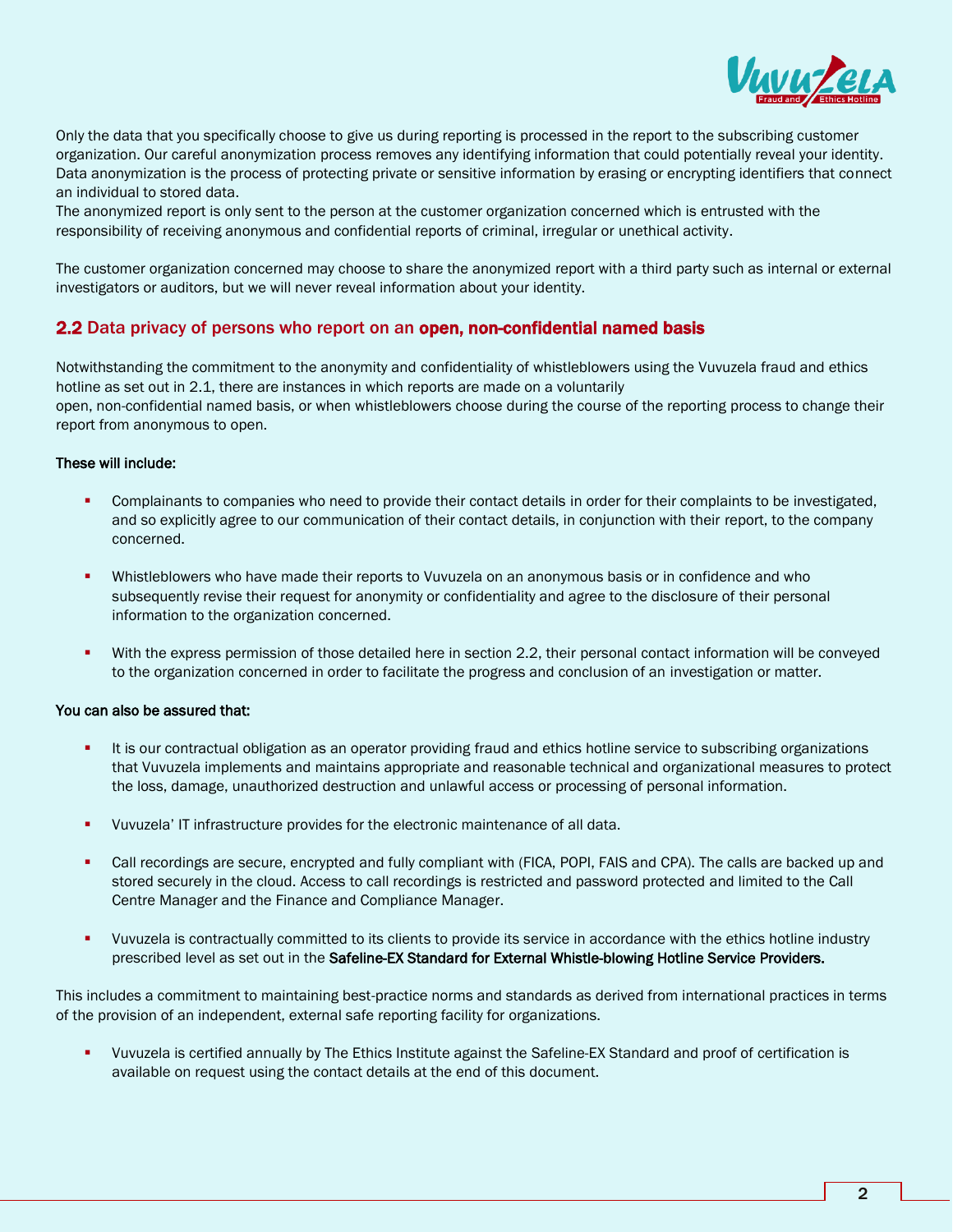

#### What personal information do we collect?

If you request Vuvuzela to send you information on our professional services, through our website 'Contact Us" or directly by emailing us, we will collect your contact details, i.e. name, surname, email address, telephone number. We will collect that information and use it to follow up on your request.

If you are our customer we will collect your contact details, your details required for billing purposes and also information that will make it possible for us to render the professional services for which we were appointed.

We collect data that tells us about the number of visits to our website and the number of times each page is visited, to help us monitor our website performance. This data cannot be linked to the identity of any visitor to our website.

Our third-party service providers have no access to information that you choose to submit to Vuvuzela using our webforms and application.

#### What personal information do we not collect?

We never collect any so-called 'sensitive personal information' including information relating to your health, religion, political beliefs, race or sexual orientation, except if you voluntarily share this information with us or unless we are required to do so by law.

#### How do we collect personal information?

We collect personal information or data, specifically: contact details, names, surnames, email addresses, telephone numbers, designations, company details, company name, physical address, postal address, company registration number or VAT registration number in order to undertake the commercial operations and professional services offered by Vuvuzela.

This excludes those individuals which use our fraud and ethics hotline services to make anonymous reports, unless you choose to provide this information voluntarily.

In order to maintain and manage business with existing customers and to establish business with potential customers we need to maintain communications with stakeholders, we may from time to time collect personal information in a variety of ways including when:

- **Marketing our services**
- Responses to business enquiries and requests
- Management of our administrative and business functions (e.g. procurement, invoicing and payments).
- Persons apply for employment with us
- We obtain feedback from customers regarding our service

#### What do we do with your personal data or information?

We collect and use your personal information to provide you with the professional services for which we were appointed or to provide you with the information on our services you have requested.

We could use your personal information to: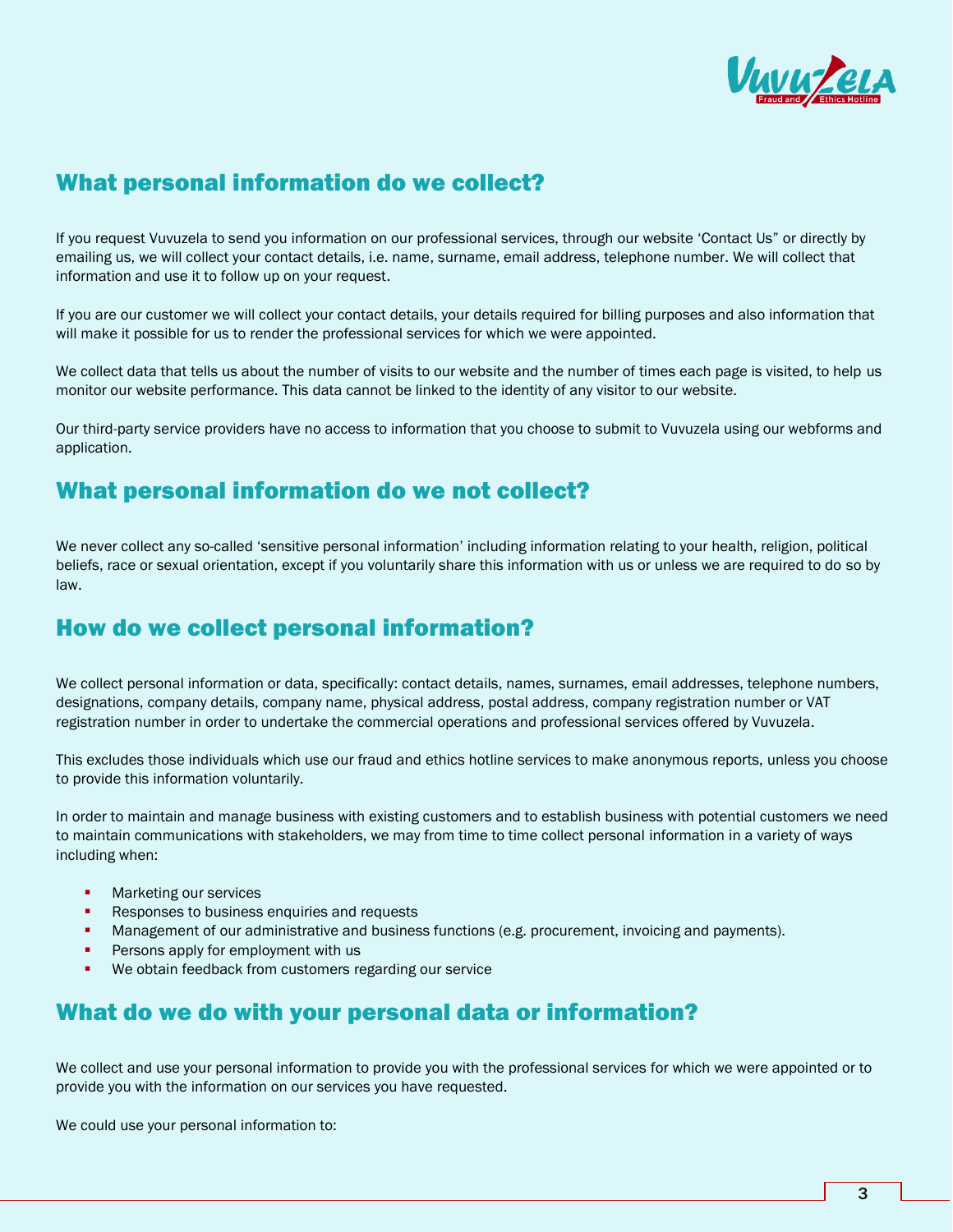

- Advise you on our services
- Respond to enquiries or requests
- Send communications or responses to you
- Update our contact records
- Develop, provide, and improve our services
- Obtain feedback from you on our services
- Establish, manage, and maintain our business relationships
- Conduct administrative and business functions
- Recruitment of employees
- Process and respond to privacy questions, concerns and complaints
- **•** Fulfil legal and contractual obligations.

We are advocates of the "confidentiality, integrity, availability" (CIA) method.

Confidentiality: only the people who need to know will have access to your personal information. Integrity: only a designated few will be able to update your personal information. Availability: your personal information will be available when needed.

Personal information inadvertently provided by individuals, which indicated that they wish to remain anonymous, when reporting using our fraud and ethics hotline services, will not be used

## Sharing data with third parties

The personal data or information in our position, with the exception of that relating to those using our fraud and ethics hotline for anonymous and confidential reporting, may be shared by us with third parties who are themselves required to comply with the privacy legislation as set out in the introduction to this policy, under the following circumstances:

- Where required to comply with judicial proceedings, court orders or government orders.
- To protect the rights, property or safety of The Vuvuzela Hotline (Pty) Ltd, its business partners, you, or others, or as otherwise required by applicable law
- **•** In response to a request for information by a competent authority in accordance with, or required by any applicable law, regulation or legal process
- In connection with any joint venture, merger, the sale of company assets, consolidation or restructuring, financing, or acquisition of all or a portion of our business by or to another company.
- **■** Where you consent to the sharing of your personal data.

The Vuvuzela Hotline (Pty) Ltd may transfer your personal data or information to organizations within the Republic of South Africa as well as other countries where we do business in connection with for the purposes identified above and in accordance with this Privacy Statement.

- Where The Vuvuzela Hotline (Pty) Ltd processes your personal data based on your consent, you may withdraw your consent at any time for future processing.
- You may request access to and correction of your personal data which is held by us at any time.
- You may object to the processing of your personal data at any time.
- You may lodge a complaint with a data protection authority if you believe that your rights relating to the protection of your personal data have been breached or that your personal data has been compromised.
- Where The Vuvuzela Hotline (Pty) Ltd transfers your personal data to third parties, The Vuvuzela Hotline (Pty) Ltd requires those third parties to sign agreements which include the SCCs (or other data transfer mechanism approved by the Commission).

#### Links to third party websites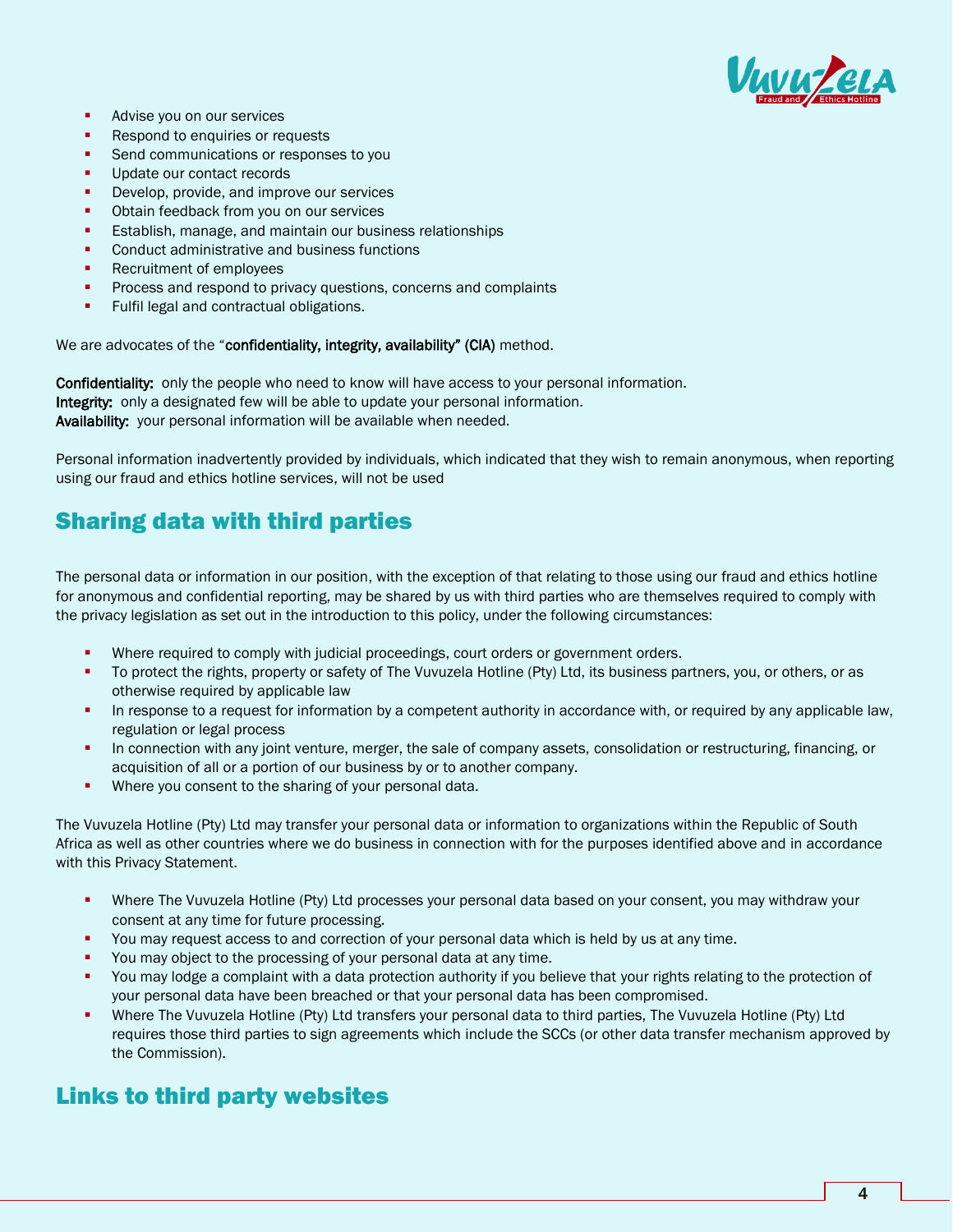

Our website contains links to sites operated by third parties such as the mobile application stores which enable users to download our mobile application. We make no representations or warranties in relation to the privacy practices of any thirdparty site or application, and we are not responsible for any third-party content or privacy statements. Your use of such sites and applications is subject to the relevant third-party privacy statements.

### Information security

The Vuvuzela Hotline (Pty) Ltd is committed to protecting your personal data and information from misuse, loss, unauthorized access, modification or disclosure by using a combination of physical, administrative and technical safeguards and contractually requiring that third parties to whom we disclose your personal data do the same.

When you submit or post personal data online, you should be aware that the internet is not completely secure. The Vuvuzela Hotline (Pty) Ltd cannot guarantee the security of any personal data that you submit or post online but it can assure you that in its own collection and processing of this data that your privacy rights will always be honored and protected

We have in place reasonable commercial standards of technology and operational security to protect the information provided by users via this Website from unauthorized access, disclosure, alteration, or destruction. We use a range of physical, operational and technological security measures to protect this information. These measures include:

- Employee training to ensure our employees are aware their privacy obligations when handling your personal information. All call centre media is managed and restricted as extremely confidential, as require in terms of the Protected Disclosures Act. All employees have signed confidentiality and non- disclosure.
- Our software, servers and recordings are all 100% in the cloud and administrative and technical controls to restrict access to personal information to only those of our employees who require access;
- **•** Technological security measures, including firewalls, encryption and anti-virus software.
- Physical security measures, access control cards to building, security gate to call centre with biometrics system fingerprint reader

## Marketing

We do not provide your personal data to unaffiliated third parties for direct marketing purposes or sell, rent, distribute or otherwise make personal data commercially available to any third party. We won't use it for a purpose that you were not aware of or that you have not given us consent for.

# Retention of your personal information

#### 12.1 Retention of personal data not provided via a fraud and ethics hotline report

We retain personal data for as long as is necessary, between 5-15 years as prescribed, to fulfil the purposes for which it was collected or to comply with legal obligations, resolve disputes, protect our assets, or enforce agreements. Depending on the purpose, retention periods will vary. The criteria we use to determine retention periods include whether we are under a legal, contractual or other obligation to retain personal data including pursuant to data retention laws, as part of an investigation or for litigation purposes; or personal data is needed to provide our solutions and services business, including performance improvement and to maintain accurate business and financial records.

#### **12.2** Retention of personal data received via fraud and ethics hotline reports